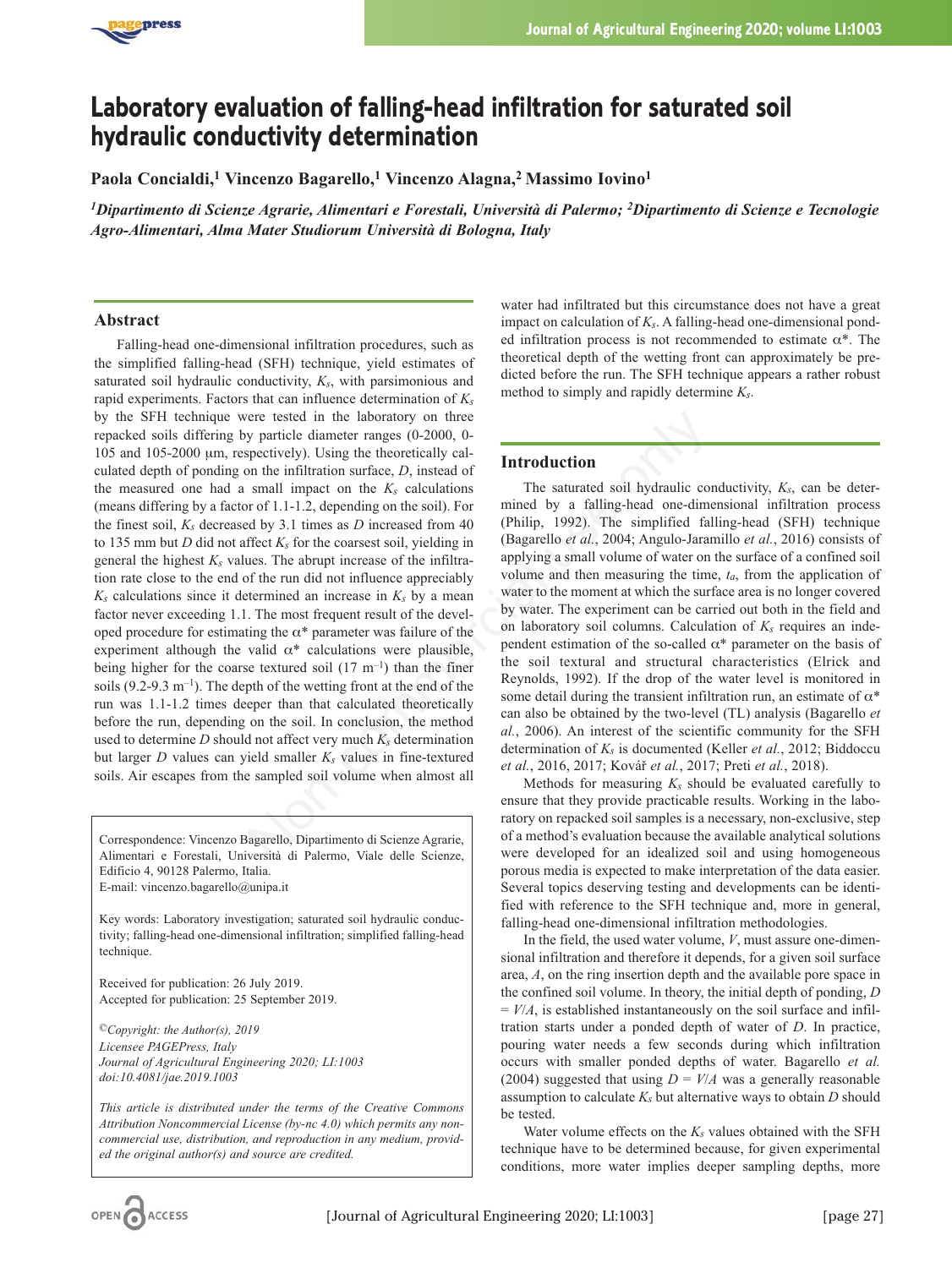

opportunities for disturbance of the exposed soil surface during water application and higher hydrostatic pressures at the beginning of the run that could have some soil compaction effect.

In their laboratory test of the one-dimensional falling-head infiltration procedure, Bagarello *et al.* (2006) detected a rather frequent increase of the infiltration rates during the last part of the process, *i.e*. for ponded heads close to zero, and they suggested that this phenomenon, also signaled by Wang *et al.* (1998), was a consequence of the removal of entrapped air bubbles close to the end of the process. The SFH technique is used on initially unsaturated soils. Therefore, establishing if this phenomenon is frequent and determining its impact on *Ks* determination is important, taking into account that, with the SFH technique, only *ta* is measured. In other words, the technique is not suited to signal any change in infiltration rates during the run.

The TL analysis is computationally and experimentally complicate because cumulative infiltration has to be determined at many times during the falling-head run (Bagarello *et al.*, 2006). This circumstance implies that a TL-type experiment has a limited applicability in the field. An alternative way having some practical interest for field estimation of  $\alpha^*$  could be to develop a methodology requiring a very limited information on the falling-head infiltration process. An approach of this kind, making use of only two measurements of the infiltration time during the run, was developed by Philip (1993) for the Philip-Dunne permeameter.

Finally, the depth of the wetting front at the end of the SFH experiment has to be predicted before the run to be confident that infiltration will be one-dimensional during the run. An analysis of true depths of wetting front appears advisable since a difference between predicted and actual depths of the wetting front could imply a violation of theory during the method's application. In particular, infiltration becomes three-dimensional if the wetting front crosses the bottom of the confined soil volume.

The general objective of this investigation was to check in the laboratory falling-head one-dimensional infiltration procedures for saturated soil hydraulic conductivity, *Ks*, determination. The specific objectives were to: i) test water volume effects on *Ks* determination for three homogeneous soils; ii) compare the *Ks* values for these three media; iii) establish the impact of an increasing final infiltration rate on  $K_s$  calculations; iv) test an experimentally simplified procedure to estimate the  $\alpha^*$  parameter; and v) establish the reliability of a theoretical prediction of the depth of the wetting front at the end of the SFH run. **Example 10**<br> **Example 10**<br> **Example 10**<br> **Example 10**<br> **Example 10**<br> **Example 10**<br> **Example 10**<br> **Example 10**<br> **Example 10**<br> **Example 10**<br> **Example 10**<br> **Example 10**<br> **Example 10**<br> **Example 10**<br> **Example 10**<br> **Example 10** 

#### **Theory**

According to Philip (1958), the Green and Ampt (1911) or delta function (Philip, 1969) model is useful for one-dimensional ponded infiltration. Under falling-head conditions, cumulative infiltration, *I* (L), can be described by the following equation that includes gravity:

$$
t = \frac{\Delta\theta}{K_s(1-\Delta\theta)} \left[ \frac{I(t)}{\Delta\theta} - \frac{D-\psi_f}{1-\Delta\theta} \ln\left(1 + \frac{(1-\Delta\theta)I(t)}{\Delta\theta(D-\psi_f)}\right) \right]
$$
(1)

where *t* (T) is the time,  $\Delta\theta$  (L<sup>3</sup>L<sup>-3</sup>) is the difference between the saturated  $(\theta_s)$  and the initial  $(\theta_i)$  volumetric soil water content,  $K_s$  $(L T^{-1})$  is the saturated soil hydraulic conductivity (mean conductivity of the wetted region, taken as constant), *D* (L) is the height of the ponded head at  $t = 0$ , and  $\psi_f(L)$  is the soil water pressure head at the wetting front, with ψ*<sup>f</sup>* negative. The ψ*<sup>f</sup>* term can be replaced by the so-called  $\alpha^*$  ( $L^{-1}$ ) parameter using the following

relationship, derived by assuming an exponential hydraulic conductivity - pressure head relationship (Gardner, 1958) and representing ψ*<sup>f</sup>* according to Philip (1969) (Reynolds and Elrick, 1990; Elrick *et al.*, 2002):

$$
\alpha^* \approx -\frac{1}{\psi_f} \tag{2}
$$

Eq.(1) can then be written in the following form:

$$
t = \frac{\Delta\theta}{K_s (1 - \Delta\theta)} \left[ \frac{I(t)}{\Delta\theta} - \frac{D + \frac{1}{\alpha^*}}{1 - \Delta\theta} \ln \left( 1 + \frac{(1 - \Delta\theta)I(t)}{\Delta\theta (D + \frac{1}{\alpha^*})} \right) \right]
$$
(3)

The depth of the wetting front, *d* (L), at a given moment during the falling-head experiment can be estimated as (Bagarello *et al.*, 2004):

$$
d = \frac{V(t)}{A \Delta \theta} = \frac{I(t)}{\Delta \theta}
$$
 (4)

where  $V(t)$  (L<sup>3</sup>) is the infiltrated water volume from  $t = 0$  up to the considered moment and  $A(L^2)$  is the area of the infiltration surface. Bagarello *et al.* (2004) used Eq.(3) to propose a SFH technique for determining *Ks*. By this technique, a small water volume,  $V(L<sup>3</sup>)$ , is quickly poured on the surface of a confined soil volume and total duration of infiltration,  $t_a$  (T), is measured. At  $t = t_a$ ,  $I(t_a)$  $= D = V/A$  (L). Then, Eq.(3) solved for  $K_s$  becomes:

$$
K_{s} = \frac{\Delta\theta}{t_{a}(1-\Delta\theta)} \left[ \frac{D}{\Delta\theta} - \frac{\left(D + \frac{1}{\alpha^{*}}\right)}{1-\Delta\theta} \ln\left(1 + \frac{\left(1-\Delta\theta\right)D}{\Delta\theta\left(D + \frac{1}{\alpha^{*}}\right)}\right) \right]
$$
(5)

The need to assure one-dimensional flow during the run implies that, in the field, the *d* value obtained by Eq.(4) for  $t = t_a$ has to be smaller than or equal to the ring insertion depth.

Eq.(3) can be used to predict the infiltration time of any water volume during the falling-head process. In particular, it can be applied to determine  $t = t_{0.5}$  that is the infiltration time of the first half of the applied water volume, *i.e.*  $I(t_{0.5}) = D/2$ . The ratio between *ta* and *t*0.5 is then equal to:

$$
\frac{D}{\Delta\theta} - \frac{D + \frac{1}{\alpha^{*}}}{1 - \Delta\theta} \ln \left| 1 + \frac{(1 - \Delta\theta)D}{\Delta\theta \left(D + \frac{1}{\alpha^{*}}\right)} \right|
$$
  

$$
\frac{D}{2\Delta\theta} - \frac{D + \frac{1}{\alpha^{*}}}{1 - \Delta\theta} \ln \left| 1 + \frac{(1 - \Delta\theta)D}{2\Delta\theta \left(D + \frac{1}{\alpha^{*}}\right)} \right|
$$
(6)

Determining  $t_{0.5}$  in addition to  $t_a$  should be rather easy during a falling-head infiltration experiment, even in the field, and it potentially yields an estimate of  $\alpha^*$  which is the only unknown parameter of Eq.(6).

OPEN CACCESS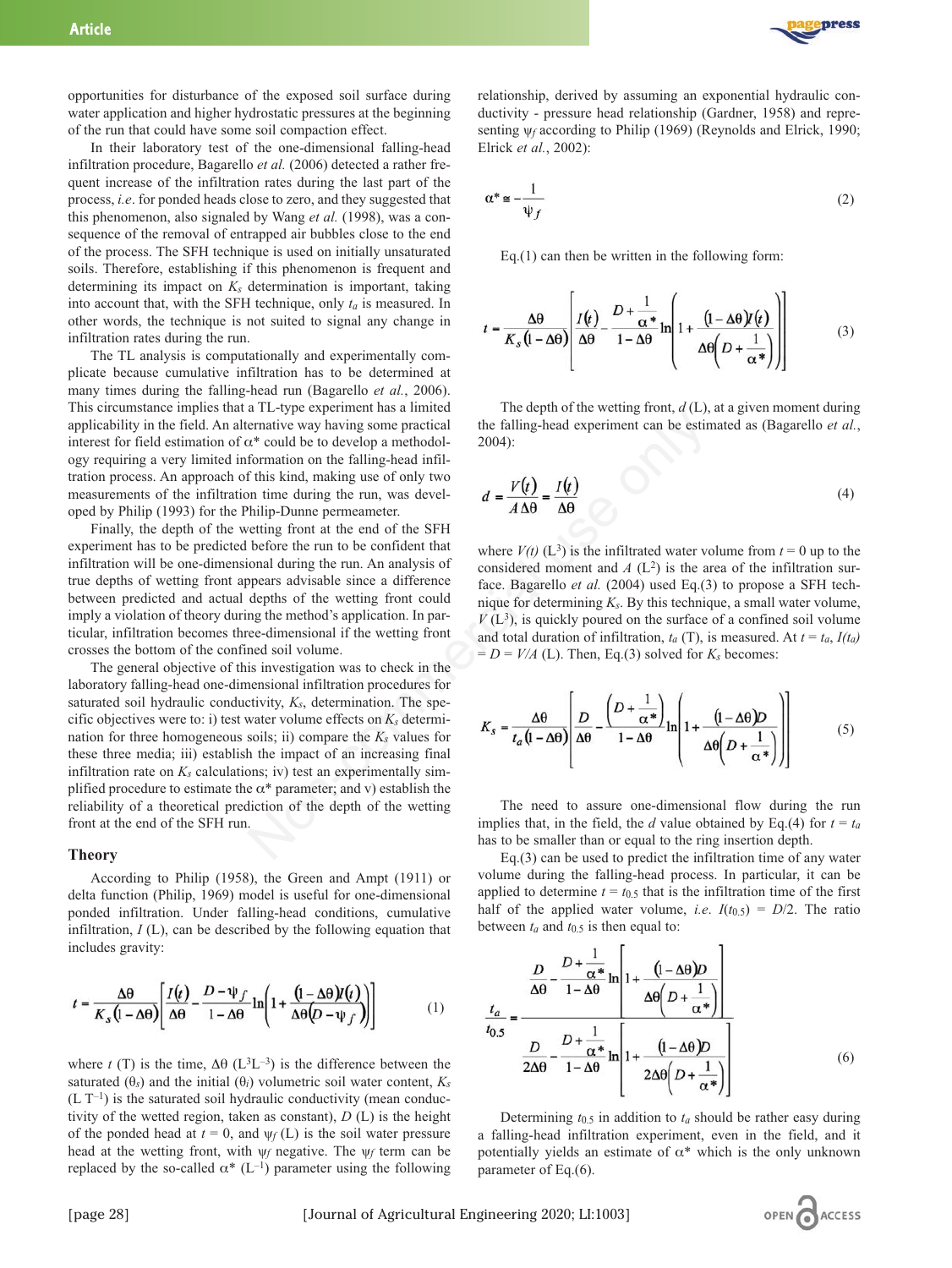

# **Materials and methods**

## **Laboratory experiment**

A loam soil (USDA classification, Gee and Bauder, 1986) with a maximum particle diameter of 2000 µm was used for this investigation. This soil was passed through a 105 µm sieve to obtain three different soils to be tested (Table 1): i) 0-2000 soil (diameter of the soil particles,  $d_p$ , varying from 0 to 2000  $\mu$ m); ii) 0-105 soil  $(0 < d_p \le 105 \text{ }\mu\text{m})$ ; and iii) 105-2000 soil  $(105 < d_p \le 2000 \text{ }\mu\text{m})$ .

A total of 48 packed soil columns were prepared in graduated Plexiglas tubes (internal diameter =  $0.094$  m; height =  $0.5$  m; Figure 1) for each soil type given that the analysis assumes a homogeneous soil (Bagarello *et al.*, 2006). A nylon guard cloth and a wire net were connected to the base of the tube to support the weight of the soil. According to many other laboratory investigations (*e.g*. Assouline and Narkis, 2011; Moutier *et al.*, 1988; Di Prima *et al.*, 2018), air-dried soil was used to fill the tube to a height of approximately 0.4 m. The soil was then compacted manually by dropping the tube repeatedly from a height of approximately 0.05 m until compaction ceased. The number of drops varied between 18 and 170, depending on the soil sample, and the

final height of the soil columns was in the ranges 0.33-0.35, 0.28- 0.35 and 0.33-0.36 m (sample volumes of 0.0023-0.0024, 0.0019- 0.0024 and 0.0023-0.0025 m3) for the 0-2000, 0-105 and 105-2000 soils, respectively. For each tube, the weight of the air-dried soil used to fill the tube and the final volume of the soil sample were noted. The gravimetric water content of the air-dried soil was determined on a small soil sample and this water content was assumed to be representative of the whole sample. The dry soil bulk density,  $ρ<sub>b</sub>$ , and the volumetric soil water content,  $θ<sub>i</sub>$ , were then calculated and the volumetric saturated soil water content, θ*s*, was set equal to total porosity obtained from *ρb* (Table 1).

A wire mesh was placed on the soil surface and a falling-head infiltration experiment was carried out on each soil column by pouring almost instantly a pre-established water volume, *V*, on the infiltration surface. In particular, the 48 columns filled with a given soil were randomly subdivided into four groups, each constituted by 12 soil columns, and a fixed water volume  $(V = 280, 624, 833)$ and 940 cm3) was used for each group of soil columns. This choice was made to test effects of the initially established ponded depth of water on  $K_s$  determination for a presumably homogeneous porous medium. The largest water volume avoided emergence of the wetting front from the bottom of the tube since, according to Eq.(4), *d*



**Figure 1. Soil columns during the experiment: A) early-stage; B) close to the end of the experiment; and C) appearance of an air bubble in the final stage of the experiment.**

**Table 1. Basic statistics of the clay (***cl***), silt (***si***) and sand (***sa***) percentages (sample size,** *N* **= 4 for each soil), and dry soil bulk density (**ρ*b***), volumetric soil water content at the beginning of the transient infiltration experiment (**θ*i***) and saturated soil volumetric water con**tent  $(\theta_s)$  for the soil columns used in the investigation (N = 48 for each soil).

| <b>Statistic</b> | $0-2000$ soil |           |      |                             | $0-105$ soil                                                                                                                                                                                                                               |       |      |       | 105-2000 soil |          |                                        |                   |      |       |      |                       |          |       |
|------------------|---------------|-----------|------|-----------------------------|--------------------------------------------------------------------------------------------------------------------------------------------------------------------------------------------------------------------------------------------|-------|------|-------|---------------|----------|----------------------------------------|-------------------|------|-------|------|-----------------------|----------|-------|
|                  |               | cl si     | sa   | $\overline{O}$ <sub>b</sub> |                                                                                                                                                                                                                                            | 70s.  |      | cl si | sa            | $\rho_b$ | $\sqrt{\theta}$ i $\sqrt{\frac{1}{2}}$ | 7θ <sub>s</sub> z |      | cl si | sa   | $\Omega$ <sub>b</sub> | $\theta$ |       |
|                  |               |           |      |                             | $\frac{(\%) (\%) (\%) (\%) (q cm^{-3}) (m^3 m^{-3}) (m^3 m^{-3})}{(m^3 m^{-3}) (m^3 m^{-3}) (m^3 m^{-3}) (m^3 m^{-3}) (m^3 m^{-3})}$ (%) (%) (%) (g cm <sup>-3</sup> ) (m <sup>3</sup> m <sup>-3</sup> ) (m <sup>3</sup> m <sup>-3</sup> ) |       |      |       |               |          |                                        |                   |      |       |      |                       |          |       |
| Min              |               | 16.2 35.2 | 47.0 | 1.197                       | 0.033                                                                                                                                                                                                                                      | 0.498 | 17.9 | 57.2  | 20.8          | 1.132    | 0.042                                  | 0.474             | 14.4 | -32.1 | 51.3 | 1.175                 | 0.026    | 0.479 |
| <b>Max</b>       |               | 17.2 36.4 | 48.6 | .330                        | 0.068                                                                                                                                                                                                                                      | 0.548 | 21.5 | 58.3  | 24.9          | 1.394    | 0.144                                  | 0.573             | 16.1 | 34.2  | 52.5 | 1.381                 | 0.075    | 0.557 |
| Mean             | 16.7 35.7     |           | 47.6 | .254                        | 0.049                                                                                                                                                                                                                                      | 0.527 | 19.7 | 57.6  | 22.7          | .199     | 0.061                                  | 0.547             | 15.4 | 32.7  | 51.9 | 1.281                 | 0.045    | 0.517 |
| CV(%)            | 2.5           | 1.4       | 1.5  | 2.7                         | 22.1                                                                                                                                                                                                                                       | 2.4   | 8.0  | 1.0   | 7.5           | 5.3      | 46.8                                   | 4.4               | 5.2  | -3.1  | 1.0  | 4.2                   | 32.1     | 3.9   |
|                  |               |           |      |                             | Alle activities in the Alexander and the Alexander and the client of the CMI and CMI started alleged the started                                                                                                                           |       |      |       |               |          |                                        |                   |      |       |      |                       |          |       |

hum value; Max, maximum value; Mean, arithmetic mean; CV, coefficient of variation.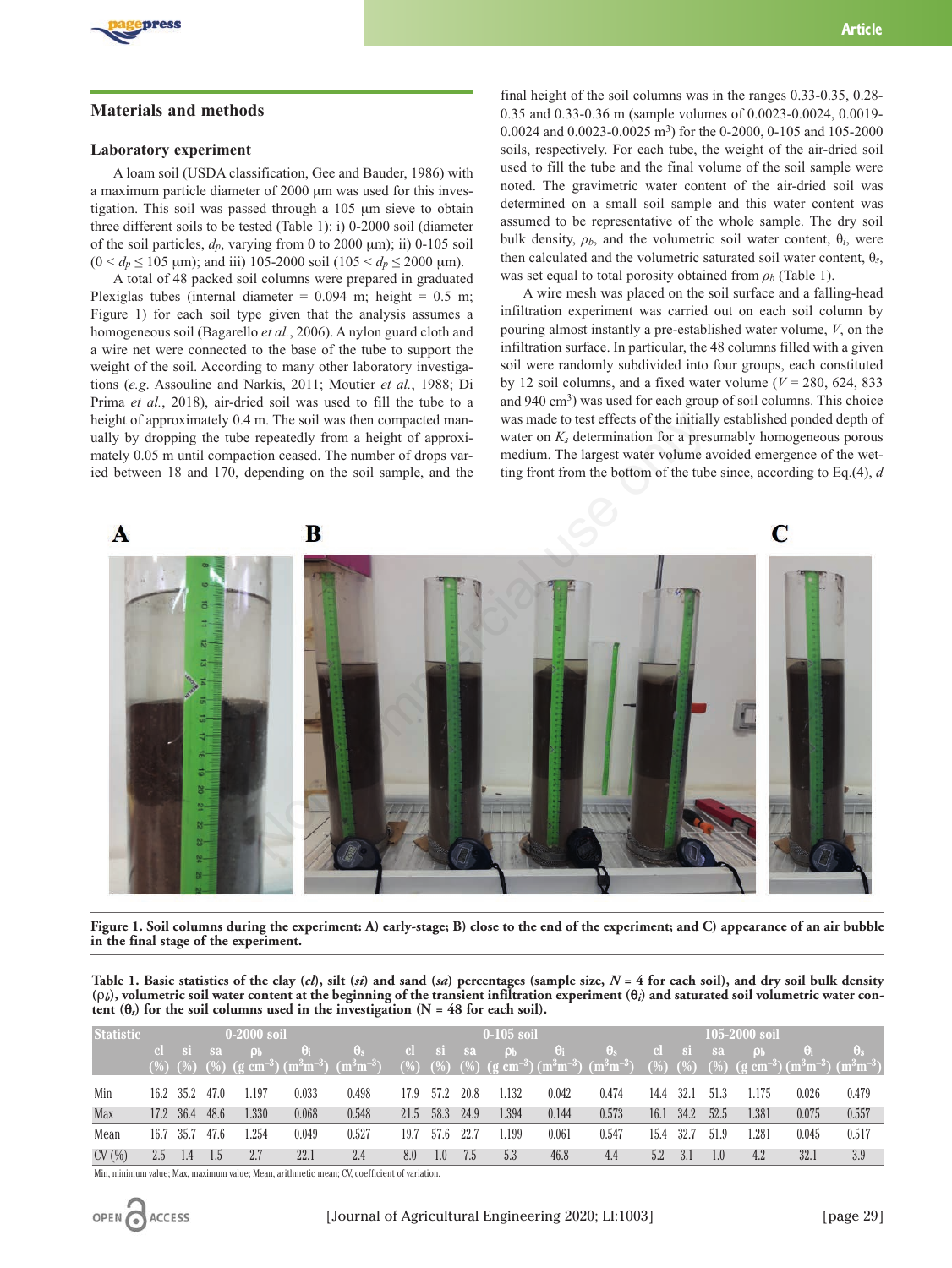

was not expected to exceed 0.29 (0-2000 soil), 0.28 (0-105 soil) and 0.32 (105-2000 soil) m. The drop of the water level during the transient infiltration experiment was monitored visually through the walls of the Plexiglas tube by noting the time corresponding to every subsequent 5 mm drop. The time, *ta* (original SFH experiment), and the actual depth of the wetting front at the end of the run, *dm*, were also visually measured (Figure 1). Vertical soil expansion, *ve*, at the end of infiltration was recorded when it occurred. Initially dry soil was used for the experiments in accordance with Bagarello et al. (2004, 2006).

## **Dataset development**

A dataset was developed for each soil. For each soil column, the dataset comprised  $\rho_b$ ,  $\theta_i$ ,  $\theta_s$ ,  $\nu_e$ , the measured,  $D_m$ , and the theoretical,  $D_t = V/A$ , ponded depth of water established on the infiltration surface at the beginning of the run, the measured, *dm*, and the theoretical,  $d_t = I/\Delta\theta$ , wetting front depth at the end of the run,  $t_a$  and  $t_{0.5}$ . In particular,  $D_m$  was obtained by the difference between the first reading of the water level above a datum (bottom of the soil column) and the height of the soil surface above the same datum when all water had infiltrated. An alternative way to calculate  $D_m$  could be considering the height of the soil surface immediately before the run. The *Dm* values do not change if vertical expansion does not occur during the run. Otherwise, considering this position introduces an inconsistency in the *D* calculations. In particular, at  $t = t_a$ , there is no more water on the soil surface but the calculations would indicate that a layer of water, having a height of *ve*, is still present on this surface.

Eq.(5) with  $\alpha^* = 12$  m<sup>-1</sup>, that is the first approximation value for this parameter (Elrick and Reynolds, 1992; Reynolds and Lewis, 2012), was used to estimate  $K_s$  by the SFH technique (Bagarello *et al.*, 2004). Both *Dm* and *Dt* were used in the calculations, and the corresponding  $K_s$  values where denoted by  $K_{s,m}$  and *Ks,t*, respectively.

In many cases, plotting the data on a cumulative infiltration, *I*, *vs* time, *t*, graph suggested an increase of the infiltration rate, *i*, during the last part of the infiltration process, *i.e*., for ponded heads close to zero. Therefore, two *i* estimates at, *ie*, and near, *ine*, the end of the run were obtained for each soil column by linear regression of selected (*I*, *t*) data pairs (Figure 2). In particular, *ie* was obtained by considering the last two or three data points (only occasionally a few more), depending on the visually detected signs about the final increase of *i*. The estimate of *ine* was obtained by considering the two or three  $(I, t)$  data points immediately preceding those signaling the infiltration rate increase. Eq.(3) with  $\alpha^* = 12 \text{ m}^{-1}$  was solved for  $K_s$  and it was applied to obtain an estimate of  $K_s$ , denoted by the symbol  $K_{s,ne}$ , for an infiltration process starting at  $t = 0$ and going on till collecting the last of the (*I*, *t*) data points that did not signal any *i* increase. For above a datam (bottom in the times. A soli comparison was then can<br>
if the soil surface above the same<br>
hoth  $K_{s,m}$  and  $K_{\xi,\ell}$ . This analysis was carr<br>
trated. An alternative way to calcu-<br>
tooline beight of the s

Eq.(6) was used in an attempt to obtain an estimate of  $\alpha^*$  for each soil column. At this aim, the theoretical *ta*/*t*0.5 ratio was calculated for different  $\alpha^*$  values, ranging from 1 to 100 m<sup>-1</sup> with steps of 1 m<sup>-1</sup>. The  $\alpha^*$  value yielding the best agreement between the theoretical and the experimentally determined *ta*/*t*0.5 ratio was assumed to be the specific  $\alpha^*$  parameter for the soil column. Estimation of  $\alpha^*$  was considered to be unsuccessful when the best agreement for *ta*/*t*0.5 was detected with reference to one of the two extremes of  $\alpha^*$ . A smaller range of  $\alpha^*$  values was considered in this investigation as compared with Bagarello *et al.* (2006) (0.1  $\leq$  $\alpha^* \le 1000$  m<sup>-1</sup> in that case) since  $\alpha^*$  for the considered soils should not be smaller than 1  $m^{-1}$  and larger than 100  $m^{-1}$  (Elrick and Reynolds, 1992; Reynolds and Lewis, 2012) and the investigation by Bagarello *et al.* (2006) was consistent with this expectancy.

## **Data analysis**

A comparison was initially carried out between the measured,  $D_m$ , and the theoretical,  $D_t$ , ponded depths of water at the beginning of the SFH run. Then, the impact of *D* on *Ks* calculation by Eq.(5) was determined by comparing *Ks,m* and *Ks,t*. The difference between the two estimates of  $K_s$  for a given run was considered to be negligible when their ratio fell in the 0.75 to 1.25 range (Reynolds, 2013) but it was also taken into account that differences by a factor of two or three could be considered small for some practical purposes (Elrick and Reynolds, 1992).

The effect of the used water volume for the run on  $K_s$  determination was then checked for each soil. In particular, a regression analysis between  $K_s$  ( $K_{s,m}$ ,  $K_{s,t}$ ) and  $D$  ( $D_m$  and  $D_t$ , respectively) was carried out. Linear, logarithmic, power and exponential relationships were considered and the relationship with the highest coefficient of determination,  $R^2$ , was retained for the analysis. The Tukey honestly significant difference (THSD) test at P=0.05 was also applied to compare  $K_s$  values obtained with the four water volumes. A soil comparison was then carried out with reference to both *Ks,m* and *Ks,t*. This analysis was carried out by considering the complete datasets for each soil (*i.e*., regardless of the used water volume) but also by extracting from the complete dataset the runs corresponding to a given *V* value. In both cases, a pairwise twotailed t test at P=0.05 was used to compare the three soils.

The next step was to analyze the final phase of the run, when ponded heads approach zero. The increase of *i* at the end of the run was quantified by the ratio *ie*/*ine* and its impact on *Ks* calculation was checked by comparing *Ks,m* with *Ks,ne*.

The estimated  $\alpha^*$  values were summarized for each soil and the conditions discriminating between valid and invalid runs in terms of  $\alpha^*$  estimation were identified by an analysis of  $t_a/t_{0.5}$ .

Finally, a comparison between the actual, *dm*, and the theoretical, *dt*, depths of the wetting front at the end of the run was carried out.

#### **Results and discussion**

#### **Theoretical** *vs* **measured ponded depth of water**

The length of the soil column increased upon wetting in 37 (0- 2000 soil), 14 (0-105 soil) and 40 (105-2000 soil) cases and, on average, *ve* was equal to 4.6 (*CV* = 70.6%), 2.4 (*CV* = 177.4%), and 5.1 (*CV* = 58.9%) mm, respectively. A length increase after wetting



**Figure 2. Example of infiltration rates calculation at (***ie***, continuous line) and near (***ine***, dotted line) the end of the run on a cumulative infiltration,** *I***,** *versus* **time,** *t***, plot.**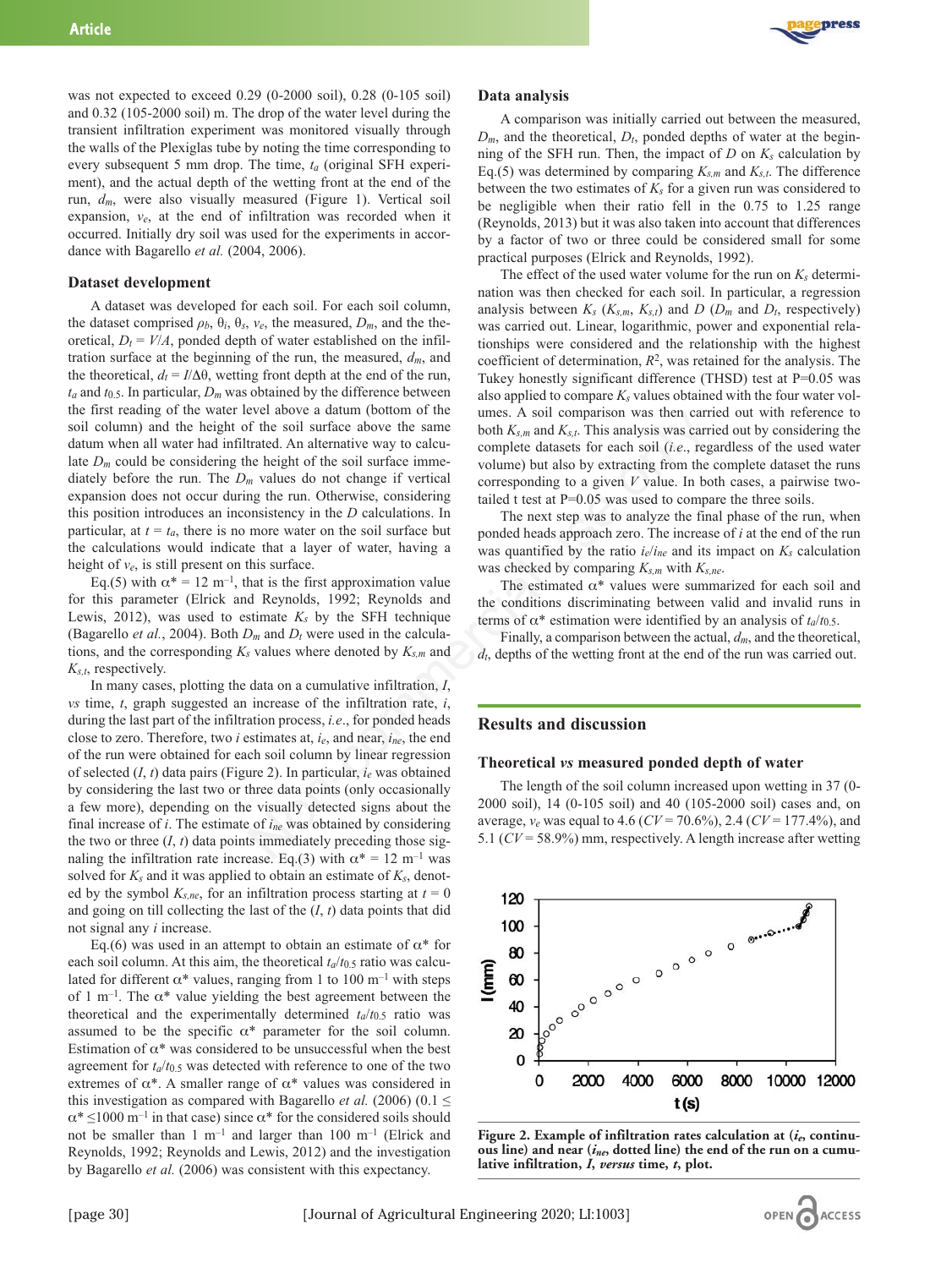

was also noticed as a consequence of soil swelling by other authors (Moutier *et al.*, 1998).

The theoretical ponded depth of water at the beginning of the run, *Dt*, varied between 40.5 and 135.5 mm, depending on the applied water volume, and *Dm* was in the range 35 to 135 mm for the 0-105 soil and 30-130 mm for the other two soils. A  $D_m/D_t$  ratio ≤ 1 was the most frequent result since  $D_m/D_t$  > 1 was obtained for only the 6.3% of the 144 runs. The mean of  $D_m/D_t$  was closest to one for the 0-105 soil (0.96) and it was significantly lower (0.88- 0.89) for the 0-2000 and 105-2000 soils (Table 2).

A  $D_m$  value slightly smaller than  $D_t$  can be explained by considering that the first water level reading was unavoidably made a few seconds after water started to infiltrate the soil. Moreover, *Dm* is smaller than  $D_t$  if vertical soil expansion occurs during infiltration. Starting from the beginning of water application, many small air bubbles were often detectable in the applied water volume and, in several cases, they remained encapsulated in the water until infiltration finished. The presence of these air bubbles in the water was likely responsible of the rare detection of  $D_m/D_t > 1$ .

A higher *D* value for  $t = t_a$  means that more water infiltrates the soil. Consequently,  $K_{s,t}/K_{s,m} \geq 1$  was the most frequent result. This ratio was closest to one for the 0-105 soil and it was significantly higher for the other two soils (Table 2). On average, however, all differences between two estimates of  $K_s$  were negligible since the mean  $K_{s,t}/K_{s,m}$  ratios varied from 1.06 to 1.21, depending on the soil. For each soil, the *Ks* differences were generally negligible even at the single run level since  $0.75 \leq K_{s,t}/K_{s,m} \leq 1.25$  was obtained in the 65% or more of the cases (Table 2). The  $R^2$  values of the linear regression line between  $K_{s,t}$  and  $K_{s,m}$  varied with the soil from 0.91 (0-105 soil) to 0.97 (0-2000 soil) and they were statistically significant in all cases according to a two-tailed t test at  $P = 0.05$  (Glantz, 2012). However, none of the linear regression lines did coincide with the identity line according to the calculated 95% confidence intervals for the intercept and the slope. Using  $D_t$  for the  $K_s$  calculations is common in field application of the SFH technique but water is not

Table 2. Basic statistics of the  $D_m/D_t$  ratio ( $D_m$  and  $D_t$  = measured **and theoretical ponded depth of water at the beginning of the** run, respectively), the  $K_{s,m}/K_{s,t}$  ratio ( $K_{s,m}$  and  $K_{s,t}$  = saturated soil **hydraulic conductivity estimated by the SFH equation using** *Dm* and  $D_t$ , respectively), and the  $K_{s,t}$  and  $K_{s,m}$  values obtained on the three tested soils (sample size,  $N = 48$  for each soil).

| <b>Variable</b>                 | <b>Statistic</b>    | $0-200\overline{0}$ soil |                   | $0-105$ soil $105-2000$ soil |
|---------------------------------|---------------------|--------------------------|-------------------|------------------------------|
| $D_m/D_t$                       | Min                 | 0.74                     | 0.81              | 0.74                         |
|                                 | Max                 | 1.00                     | 1.24              | 1.11                         |
|                                 | Mean                | 0.89a                    | 0.96 <sup>b</sup> | 0.88 <sup>a</sup>            |
|                                 | CV(%)               | 5.7                      | 8.6               | 9.2                          |
| $K_{s,t}/K_{s,m}$               | Min                 | 1.00                     | 0.72              | 0.85                         |
|                                 | Max                 | 1.60                     | 1.31              | 1.61                         |
|                                 | Mean                | 1.18 <sup>a</sup>        | 1.06 <sup>b</sup> | 1.21 <sup>a</sup>            |
|                                 | CV(%)               | 8.8                      | 11.5              | 13.1                         |
|                                 | $P_{0.75-1.25}$ (%) | 85.4                     | 87.5              | 64.6                         |
| $K_{s,t}$ (mm h <sup>-1</sup> ) | Min                 | 6.8                      | 5.0               | 19.2                         |
|                                 | Max                 | 132.5                    | 39.3              | 381.4                        |
|                                 | Mean                | 32.2 <sup>a</sup>        | 17.1 <sup>b</sup> | 80.9 <sup>c</sup>            |
|                                 | CV(%)               | 64.5                     | 53.9              | 72.3                         |
| $K_{s,m}$ (mm h <sup>-1</sup> ) | Min                 | 5.8                      | 4.3               | 17.3                         |
|                                 | Max                 | 106.0                    | 42.6              | 237.6                        |
|                                 | Mean                | 27.0 <sup>a</sup>        | 16.6 <sup>b</sup> | 65.5c                        |
|                                 | CV(%)               | 59.8                     | 60.8              | 62.0                         |

Min, minimum value; Max, maximum value; Mean, arithmetic mean; CV, coefficient of variation;  $P_{0.75-1.25}$  = number of cases, in percentage of the total number of cases, for which  $K_S/K_{S,M}$  was in the range 0.75 to 1.25. For a given variable, mean values followed by a different letter are significantly different according to a pairwise two-tailed t test at  $P = 0.05$ . Means followed by the same letter are not significantly different.

poured instantly on the soil surface and possible changes in the height of the soil column during the run cannot be taken into account. These changes were considered with  $D_m$  but the initial stage of the infiltration process (*i.e*., the first few seconds) was neglected in this case. The estimates of  $K_s$  obtained with  $D_t$  and  $D_m$  did not coincide but, on the whole, the differences between  $K_{s,m}$  and  $K_{s,t}$ were small or even very small, indicating a practical similarity of the two ways to estimate *D* for the SFH equation.

# **Effect of ponded depth of water on saturated soil hydraulic conductivity**

Regardless of the use of the measured  $(D_m)$  or the theoretical  $(D_t)$  ponded depth of water for the  $K_s$  calculations, a statistically significant effect of *D* on  $K_s$  ( $K_{s,m}$ ,  $K_{s,t}$ ) was detected for the 0-2000 and 0-105 soils, with *Ks* values decreasing as *D* increased in both cases (Figure 3). This effect was particularly clear for the latter soil



**Figure 3. Saturated soil hydraulic conductivity calculated with the simplified falling-head equation,** *Ks,t,* **against the theoretically established ponded depth of water at the beginning of the infiltration run,** *Dt***: A) 0-105 soil; B) 0-2000 soil; and C) 105- 2000 soil.**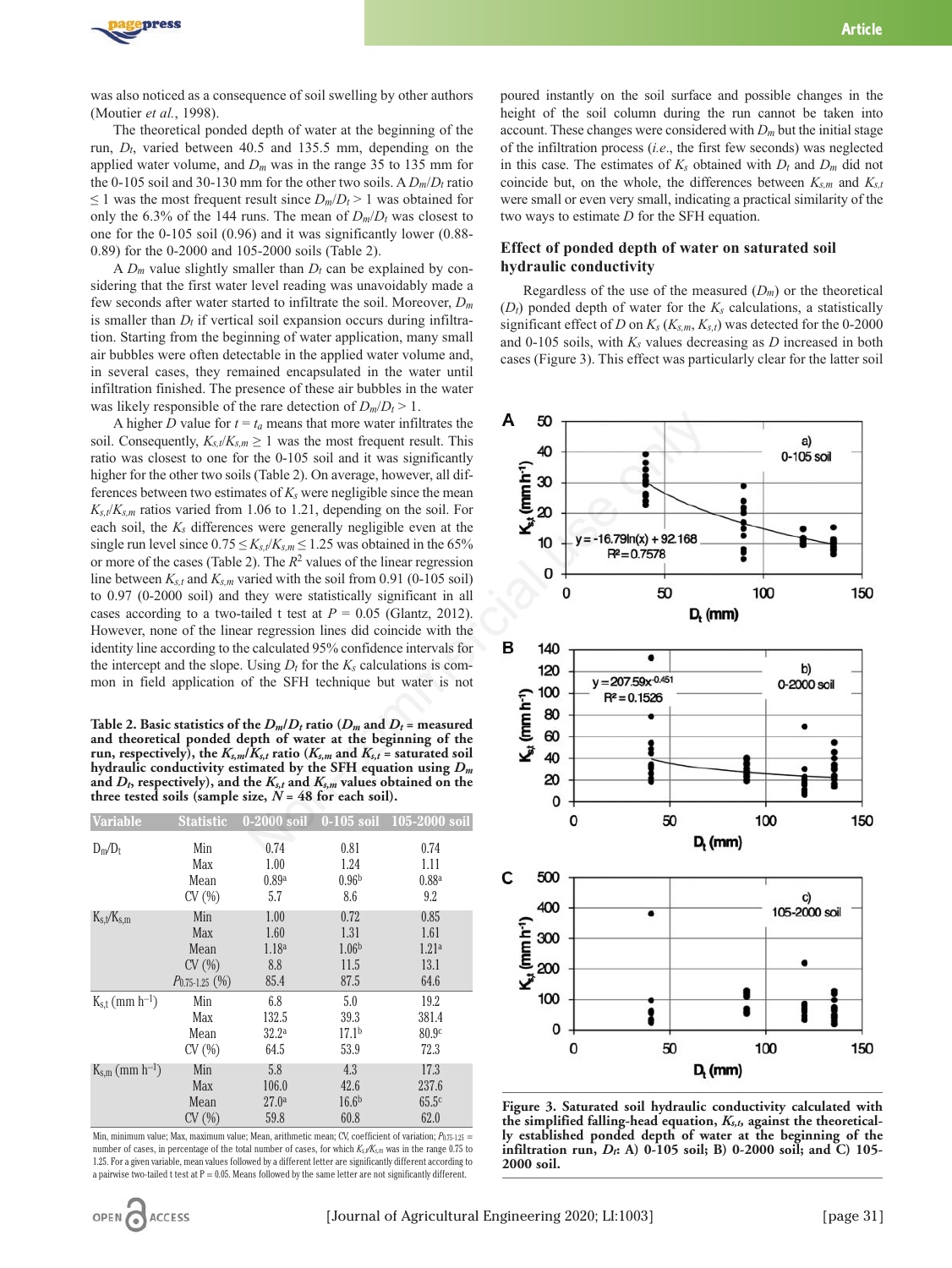$(R^2 = 0.67 - 0.76$ , depending on the used *D* value) and it appeared rather weak for the former one, since the  $(K_s, D)$  data points were highly scattered in this case ( $R^2 = 0.15$ ). According to the fitted  $K_{s,t}$ *vs*  $D_t$  relationships, an increase of *D* from 40 to 135 mm determined a decrease of  $K_s$  by 3.1 times for the 0-105 soil and by 1.7 times for the 0-2000 soil. An effect of *D* on *Ks* was not detected for the 105-2000 soil ( $R^2 = 0.006$ -0.01).

The results of the THSD test (Table 3) were similar to those obtained by the regression analysis. In particular, a single difference out of six established comparisons was detected for the 0- 2000 soil. For the 0-105 soil, larger water volumes clearly yielded smaller  $K_{s,m}$  and  $K_{s,t}$  values, with non-significant  $K_s$  differences only with reference to the two largest *V* values. The used water volume did not influence the two estimates of  $K_s$  for the 105-2000 soil.

Therefore, the ponded depth of water effect was soil specific since using more water for the SFH run implied measurement of smaller  $K_s$  values for the finest soil, had a small and almost negligible effect on *Ks* determination for the intermediate soil, and was uninfluential for the coarsest soil. An inverse relationship between *Ks* and *D*, such as the one detected for the 0-105 soil, could be due to the fact that a higher hydrostatic pressure at the beginning of the run determined more compaction of the surface soil layer and hence lower conductivity values. Therefore, it could be suggested that the 105-2000 soil was the most stable soil among those tested whereas the 0-105 soil was the most unstable one. However, more water for the run implies larger sampling depths. Therefore, an inverse *Ks vs D* relationship could also be a consequence of vertical gradients in soil bulk density, increasing from the surface layer to the bottom, perhaps even due to the downward particle migration during infiltration. Slight differences in soil bulk density resulting from differences in packing were reported in other investigations (Assouline and Narkis, 2011). If this was the cause, gradients in packing density occurred in the finest soil but they were less relevant or even absent in coarser soil conditions. Finally, the accuracy not the intermediate sol, and was a<br>
This comparison was based on the principal the comparison was based on the point<br>
id. An inverse relationship between (or  $K_{s,t}$ ) datasets were comparable since<br>
teted for the 0-105 s

of the Green and Ampt (1911) model is expected to increase with the ponded depth of water on the soil surface (Philip, 1992). Therefore, it could also be suggested that more accurate  $K_s$  values were obtained in the finest soil with the largest *D* values. Instead, nothing can be said about  $K_s$  accuracy for the coarsest soil since an effect of *D* was not detected in this case.

#### **Comparing soils**

According to a pairwise two-tailed t test at  $P = 0.05$ , the SFH technique was able to statistically discriminate among the three soils, regardless of the considered ponded depth of water for the calculations  $(D_m, D_t)$ , since the highest mean  $K_s$  value (65.5-80.9) mm  $h^{-1}$ , depending on *D*) was obtained for the 105-2000 soil, only containing relatively coarse particles, the lowest mean (16.6-17.1 mm  $h^{-1}$ ) was detected for the 0-105 soil, with only relatively fine particles, and an intermediate result  $(27.0-32.2 \text{ mm/h}^{-1})$  was obtained for the 0-2000 soil, constituted by both coarse and fine particles (Table 2).

This comparison was based on the premise that the three *Ks,m* (or  $K_{s,t}$ ) datasets were comparable since they were developed by using exactly the same experimental methodology and procedures for each soil. An alternative way to establish a comparison among the three soils was to only consider each time the runs corresponding to a given applied water volume. Therefore, the soil comparison was repeated four times for a given variable (*Ks,m*, *Ks,t*), *i.e*. for  $V = 280, 624, 833$  and 940 cm<sup>3</sup>. With this choice, cases with both negligible and appreciable *V* effects on *Ks* were not pooled together and soil layers that did not vary very much from soil to soil were considered (Table 3). However, each comparison was based on a smaller dataset ( $N = 12$  for each soil) as compared with that performed with the complete datasets ( $N = 48$  for each soil).

Regardless of both the considered variable  $(K_{s,m}$  or  $K_{s,t}$ ) and the used water volume for the run, the numerically highest and lowest mean  $K_s$  values were obtained in the coarsest (105-2000) and the finest (0-105) soils, respectively (Table 3). The soil differences

**Table 3. Mean and coefficient of variation,** *CV***, of the saturated hydraulic conductivity values,** *Ks***, obtained by using different water vol**umes, *V*, for the SFH run and of the measured depth of the wetting front at the end of the run,  $d_m$  (sample size,  $\tilde{N} = 12$  for given vari**able, soil and water volume).**

| <b>Variable</b>                 | Soil       | <b>Statistic</b> | $V = 280$ cm <sup>3</sup> | $V = 624$ cm <sup>3</sup>   | $V = 833$ cm <sup>3</sup> | $V = 940$ cm <sup>3</sup> |  |
|---------------------------------|------------|------------------|---------------------------|-----------------------------|---------------------------|---------------------------|--|
| $K_{s,m}$ (mm $h^{-1}$ )        | $0 - 2000$ | mean<br>CV(%)    | 37.6aA<br>62.5            | $25.2^{ab}$ A<br>26.3       | $18.1^{bA}$<br>82.1       | $27.4^{ab}$ A<br>34.9     |  |
|                                 | $0 - 105$  | mean<br>CV(%)    | 31.1aA<br>22.2            | 15.5 <sup>b B</sup><br>46.4 | $10.8$ bc A<br>18.2       | 9.1cB<br>17.0             |  |
|                                 | 105-2000   | mean<br>CV(%)    | 59.4aA<br>97.9            | 77.5aC<br>34.5              | 64.9a B<br>66.8           | 60.1aC<br>48.0            |  |
| $K_{s,t}$ (mm h <sup>-1</sup> ) | $0 - 2000$ | mean             | 46.4aA                    | 30.1 <sup>ab A</sup>        | 21.0 <sup>b A</sup>       | $31.3$ ab A               |  |
|                                 |            | CV(%)            | 68.3                      | 26.2                        | 78.8                      | 37.7                      |  |
|                                 | $0 - 105$  | mean             | 30.1aA                    | 16.8 <sup>b B</sup>         | $11.5^{\text{cd A}}$      | 9.9dB                     |  |
|                                 |            | CV(%)            | 16.7                      | 43.9                        | 15.6                      | 22.4                      |  |
|                                 | 105-2000   | mean             | 78.0aA                    | $100.7^{\mathrm{a C}}$      | 77.5a B                   | 67.3ª C                   |  |
|                                 |            | CV(%)            | 125.3                     | 30.5                        | 62.3                      | 50.5                      |  |
| $d_m$ (cm)                      | $0 - 2000$ | mean             | 11.0                      | 24.3                        | 28.2                      | $28.5\,$                  |  |
|                                 |            | CV(%)            | 9.5                       | $9.8\,$                     | 8.8                       | 5.3                       |  |
|                                 | $0 - 105$  | mean             | 9.8                       | 20.4                        | 23.8                      | 27.2                      |  |
|                                 |            | CV(%)            | 4.0                       | 13.8                        | 2.4                       | 5.8                       |  |
|                                 | 105-2000   | mean             | 11.4                      | 26.4                        | 27.7                      | 30.3                      |  |
|                                 |            | CV(%)            | 9.5                       | 8.9                         | 11.6                      | 2.9                       |  |

 $K_{5,0}$  = saturated soil hydraulic conductivity obtained by using Eq.(5) and the measured ponded depth of water at the beginning of the run,  $D_{m}$ ,  $K_{5,1}$  = saturated soil hydraulic conductivity obtained by using Eq.( the theoretically determined value of the ponded depth of water at the beginning of the run, *D<sub>t</sub>*. For given variable and soil, mean values in a row followed by a different lower-case letter are significantly different according to the Tukey honestly significant difference test at  $P = 0.05$ . For given water volume and variable, mean values in a column followed by a different upper-case letter are significantly different according to a pairwise two-tailed t test at  $P = 0.05$ .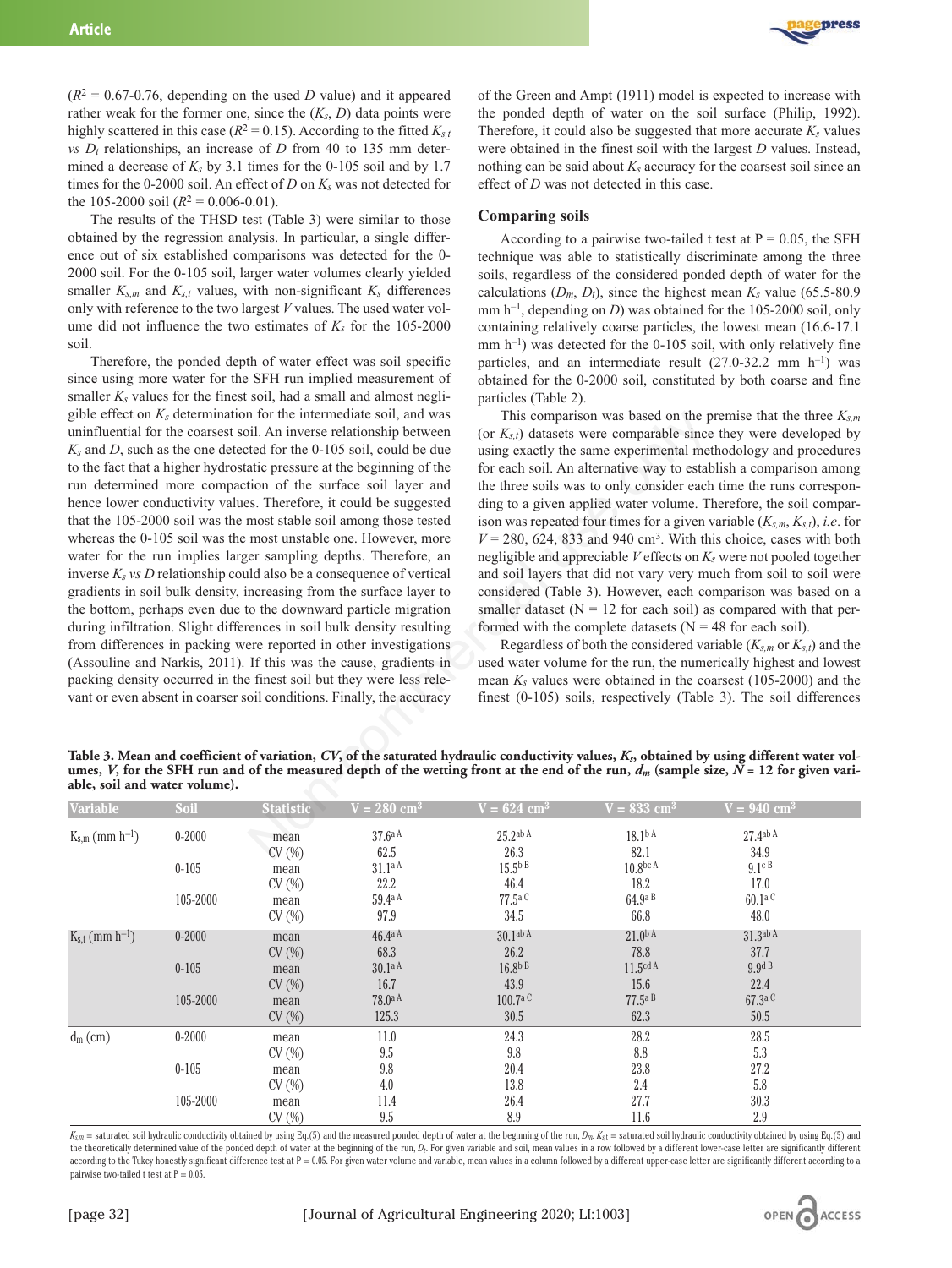

were not statistically significant for  $V = 280$  cm<sup>3</sup> and with reference to another comparison ( $V = 833$  cm<sup>3</sup>, 0-2000 soil *vs* 0-105 soil) and they were statistically significant in all the other cases. Therefore, the expected discrimination among the three soils was generally detectable by using a fixed water volume for the runs and a smaller number of replicated runs. Applying large or relatively large water volumes for the infiltration run appeared appropriate to perceive these soil differences. A possible reason of this result is that more water for the run implies a larger, and presumably more representative, sampled soil volume. Another factor to be considered is that the measurement errors can be expected to have a larger impact on *Ks* calculation for smaller water volumes.

The detected *Ks* differences among soils were consistent with those expected on the basis of their textural characteristics, that likely had a noticeable influence on water permeability of the three soils since they were intentionally structureless or with little structure.

#### **Infiltration rate for ponded heads close to zero**

Increasing infiltration rates during the last part of the infiltration process, *i.e*. for ponded heads close to zero, were obtained very frequently in this investigation (Figure 2). In particular, *ie* was greater than *ine* for 40 to 44 runs, depending on the soil. The mean of *ie*/*ine* varied between 1.9 and 2.6 with some significant, although relatively small, differences among the three tested soils (Table 4). A possible explanation of the increase of infiltration rates close to the end of the run could be that air bubbles entrapped in the upper zone of the soil volume escaped from the soil surface as the hydrostatic pressure due to the ponded head tended to vanish (Bagarello *et al*., 2006; Figure 1). Fracta cheapta to the infilitration of the infilitration (Figure 2). In particular,  $i_e$  was exero, were obtained  $P$  runs, depending on the soil,  $R > 0$  ed heads close to zero, were obtained  $P$  runs, a d<sub>m/</sub> $d_f$  ratio g

The measured ponded depths of water were considered for calculating both *Ks,m* and *Ks,ne* and the former values were 0.78-1.63 times the corresponding latter values (Table 4). The 0-2000 and 105-2000 soils were characterized by a statistically similar *Ks,m*/*Ks,ne* ratio (1.09-1.13), slightly higher than that detected for the 0-105 soil, equal to 1.05. Moreover, *Ks,m*/*Ks,ne* fall in the range 0.75-1.25 in the 92.4% of the cases.

According to the similarity criterion by Reynolds (2013), the abrupt change of the infiltration rate close to the end of the run had a minor, and therefore negligible, impact on calculation of *Ks*, which means that the SFH determination of  $K_s$  was not appreciably affected by the final increase of the infiltration rate. This is a practically relevant result since it is practically impossible to detect an increase of the infiltration rate at the end of the SFH field run.

#### **Estimating the**  $\alpha^*$  **parameter**

Using Eq.(6) for estimating  $\alpha^*$  was successful in a limited number of cases, increasing from only five for the 0-105 soil (10.4% of the runs) to 18 for the 105-2000 soil (37.5%, Table 4). The experimental ratio between  $t_a$  and  $t_0$ <sub>5</sub> influenced the possibility to obtain valid  $\alpha^*$  estimates. In particular, considering all infiltration runs, *i.e.* regardless of the soil  $(N = 144)$ , the procedure was always successful for  $3.31 \le t_a/t_{0.5} \le 3.78$  and always unsuccessful for  $t_a/t_{0.5} \leq 3.16$  and  $t_a/t_{0.5} \geq 3.94$ . For intermediate  $t_a/t_{0.5}$  values  $(3.19 \le t_a/t_0.5 \le 3.29 \text{ and } 3.80 \le t_a/t_0.5 \le 3.93)$ , both success and failure in the  $\alpha^*$  estimation were detected.

Notwithstanding this, the means of the few valid estimates of  $\alpha^*$  fell within the range of reasonable  $\alpha^*$  values (Elrick and Reynolds, 1992) and the soil differences were also reasonable given that higher  $\alpha^*$  results were obtained in the coarser-textured soil than the finer-textured ones (17 against approximately 9  $m^{-1}$ , Table 4).

These results provided additional support to the suggestion that a ponding infiltration run does not represent the best way to estimate  $\alpha^*$  (Bagarello *et al.*, 2006; Reynolds and Elrick, 1990). In other terms,  $\alpha^*$  should be determined independently.

#### **Actual depth of the wetting front**

In general, wetting fronts were easily detectable during the experiments and they exhibited a nearly horizontal shape, probably because a homogeneous porous medium was used in this investigation (Figure 1). The actual depth of the wetting front at the end of the run, *dm*, was generally (*i.e*., in the 75% or more of the cases, depending on the soil) greater than the theoretical value,  $d_t$ , that was calculated by Eq.(4) for  $t = t_a$  (Table 4) but outflow from the bottom of the column was never detected. On average, the *dm*/*dt* ratio was in a rather narrow range, relatively close to one (1.06- 1.21), for all soils but this ratio was significantly lower for the 0- 105 soil than the other two soils. Moreover,  $d_m/d_t$  was found to decrease as  $D_m$  increased, approximately assuming, in all cases, values close to unity for the largest  $D_m$  values (Figure 4) ( $R^2 \geq$ 0.3725 depending on the soil,  $R > 0$  in all cases).

Perhaps, a  $d_m/d_t$  ratio greater than one was a consequence of air entrapment in the sampled soil volume. This phenomenon likely occurred in this investigation, as revealed by the final increase in infiltration rates. Consequently, it could be suggested that *dm*/*dt* was generally greater than one because some of the pore space was occupied by air instead of water. More water for the run, *i.e*. larger *Dm* values, implied more opportunities for air displacement during the infiltration process and hence  $d_m/d_t$  values closer to one. Even diffusion of the wetting front could be thought to be a factor determining the observed differences between *dm* and *dt*.

**Table 4. Basic statistics of** *ie/ine* **(***ie* **and** *ine* **= infiltration rates at and near the end of the run, respectively),** *Ks,m/Ks,ne* **(saturated soil hydraulic conductivity estimated by considering the complete infiltration process and a process stopped immediately before the raise in infiltration rate, respectively), the experimentally determined**  $\alpha^*$  **parameter, and**  $d_m/d_t$  **(** $d_m$  **and**  $d_t$  **= measured and theoretical depth of the wetting front at the end of the run, respectively) for the three sampled soils (sample size, N = 48 for** each variable and soil, with an exception for  $\alpha^*$ , as shown in the **table).**

| <b>Variable</b>               | <b>Statistic</b> | 0-2000 soil       | $0-105$ soil       | 105-2000 soil        |
|-------------------------------|------------------|-------------------|--------------------|----------------------|
| $i_e/i_{ne}$                  | Min              | 0.59              | 0.46               | 0.55                 |
|                               | Max              | 7.0               | 10.6               | 6.0                  |
|                               | Mean             | 2.57 <sup>a</sup> | 1.86 <sup>bc</sup> | $2.19$ <sup>ac</sup> |
|                               | CV(%)            | 66.3              | 81.0               | 49.2                 |
| $K_{s,m}/K_{s,ne}$            | Min              | 0.98              | 0.81               | 0.78                 |
|                               | <b>Max</b>       | 1.63              | 1.35               | 1.62                 |
|                               | Mean             | 1.13 <sup>a</sup> | 1.05 <sup>b</sup>  | 1.09a                |
|                               | CV(%)            | 14.8              | 8.5                | 10.2                 |
| $\alpha^*$ (m <sup>-1</sup> ) | N                | 14                | 5                  | 18                   |
|                               | Min              | $\overline{2}$    | $\overline{2}$     | $\overline{2}$       |
|                               | Max              | 20                | 22                 | 67                   |
|                               | Mean             | 9.3               | 9.2                | 17.0                 |
|                               | CV(%)            | 64.7              | 84.0               | 121.6                |
| $d_m/d_t$                     | Min              | 0.91              | 0.66               | 0.88                 |
|                               | Max              | 1.45              | 1.30               | 1.55                 |
|                               | Mean             | 1.18a             | 1.06b              | 1.21a                |
|                               | CV(%)            | 13.8              | 14.5               | 15.7                 |
|                               | $N(d_m/d_t > 1)$ | 38 (79.2%)        | 36 (75.0%)         | 42 (87.5%)           |

Min, minimum value; Max, maximum value; Mean, arithmetic mean; CV, coefficient of variation. For a given variable, means followed by a different letter are significantly different according to a two-tailed t test  $(P = 0.05)$ . Means followed by the same letter are not significantly different.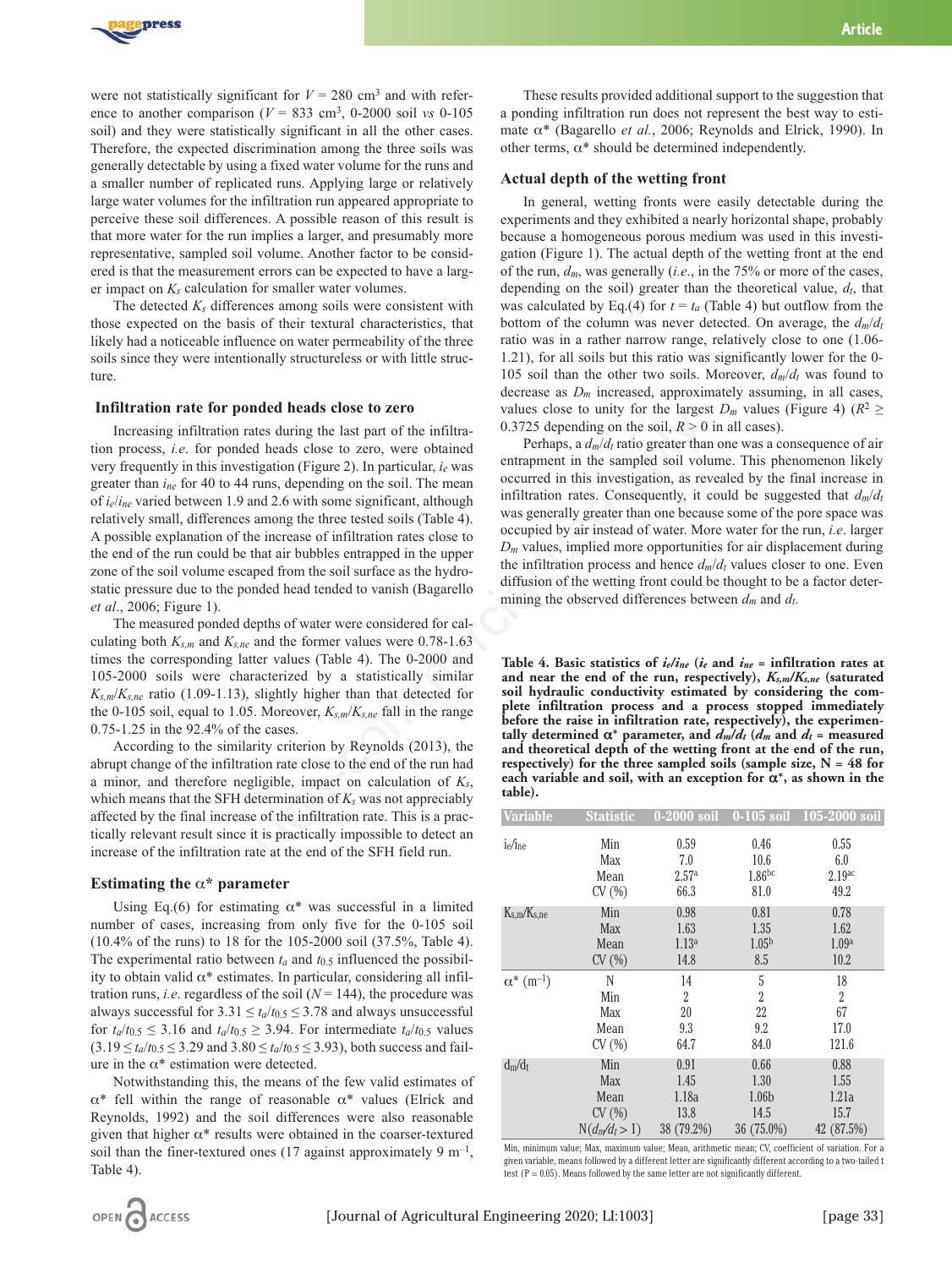

## **Conclusions**

This laboratory investigation increased our knowledge of the factors that can influence application of the SFH technique for saturated soil hydraulic conductivity, *Ks*, determination and, more in general, of falling-head one-dimensional infiltration methodologies. A depth of ponding on the infiltration surface at the beginning of the run, *D*, simply calculated by the ratio between the used water volume and the soil surface area does not coincide in general with the depth of ponding that can be determined by visually reading water and soil surface heights above a datum. However, this difference should not be expected to have a great impact on  $K_s$  calculations which implies that the simplest way to calculate *D* can be used in practice.



**Figure 4. Ratio between the measured,**  $d_m$ **, and the theoretical,**  $d_b$ **depth of the wetting front at the end of the simplified fallinghead run plotted against the measured ponding depth of water at** the beginning of the run,  $D_m$ , for the: A) 0-2000 soil; B) 0-105 **soil; and C) 105-2000 soil.**

Ponded depth of water effects on *Ks* calculation can be detected in nearly homogeneous soil conditions, probably because more compaction of the surface soil layer occurs as a consequence of a greater hydrostatic pressure at the beginning of the run or as a consequence of vertical migration of fine soil particles during the run. Ponded depth of water effects should be expected to occur when the soil contains many mobile small particles but they appear less noticeable or even absent for coarser and more rigid soils.

An abrupt increase of the infiltration rate for ponded heads approaching zero was a very frequent occurrence in this investigation, probably because air bubbles entrapped in the upper zone of the soil volume escaped from the infiltration surface as the hydrostatic pressure due to the ponded head of water tended to vanish. However, the SFH calculations of *Ks* should not be appreciably affected by the final increase of the infiltration rate. Therefore, this phenomenon, that cannot be detected with the SFH experiment, should not be expected to have a strong impact on the  $K_s$  results.

A falling-head one-dimensional ponded infiltration process does not represent a good means to estimate  $\alpha^*$  since the run appears to be successful with respect to this objective only in a limited number of cases.

The depth of the wetting front at the end of the run should generally be close to the one calculated theoretically before the run. Even this result supports the SFH procedure since it indicated that a very simple method can be employed to plan a one-dimensional infiltration process. As a precaution, it is recommended to calculate the water volume to be used for the field run by assuming that the ring insertion depth is smaller by a very few centimeters than the actual one.

The information provided by this investigation reinforced our knowledge on the functioning of the SFH technique and it represents a good basis for additional developments. In particular, establishing *Ks* comparisons with other methods and improving our ability to obtain site-specific estimates of  $\alpha^*$  by simple infiltration experiments appears advisable. Going from nearly idealized porous media to field soil conditions is also necessary because, in this last case, other factors that likely were not relevant in this investigation, such as layering or local heterogeneities, could have a relevant impact on the method's performances. These developments have practical importance since falling-head infiltration procedures can give estimates of  $K_s$  with experiments that are both parsimonious and rapid.

### **References**

- Angulo-Jaramillo R., Bagarello V., Iovino M., Lassabatere L. 2016. Infiltration measurements for soil hydraulic characterization. Springer International Publishing, Switzerland.
- Assouline S., Narkis K. 2011. Effects of long-term irrigation with treated wastewater on the hydraulic properties of a clayey soil. Water Resour. Res. 47:W08530.
- Bagarello V., Iovino M., Elrick D.E. 2004. A simplified fallinghead technique for rapid determination of field-saturated hydraulic conductivity. Soil Sci. Soc. Am. J. 68:66-73.
- Bagarello V., Elrick D.E., Iovino M., Sgroi A. 2006. A laboratory analysis of falling head infiltration procedures for estimating the hydraulic conductivity of soils. Geoderma 135:322-34.
- Biddoccu M., Ferraris S., Opsi F., Cavallo E. 2016. Long-term monitoring of soil management effects on runoff and soil erosion in sloping vineyards in Alto Monferrato (North-West Italy). Soil Till. Res. 155:176-89.